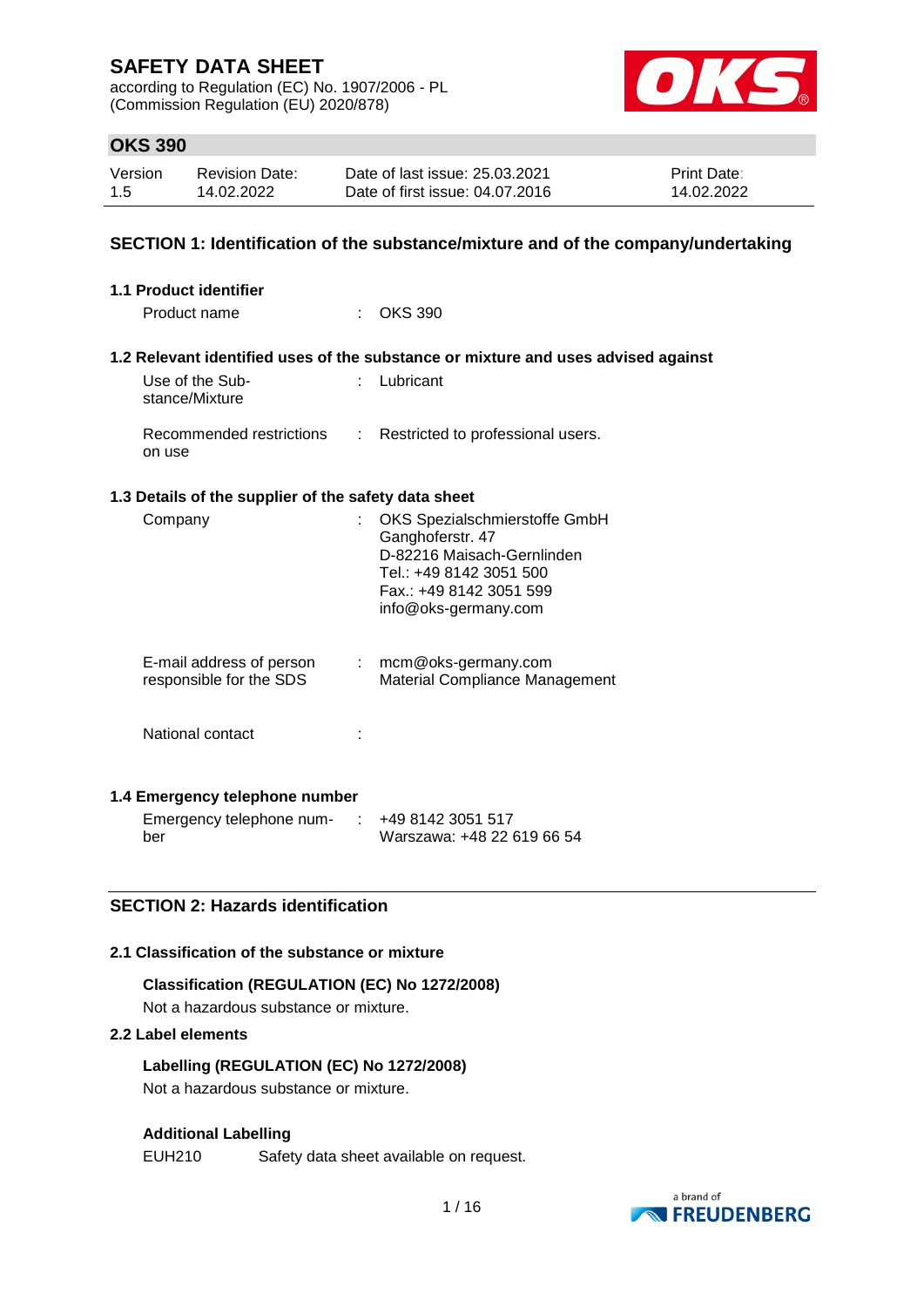according to Regulation (EC) No. 1907/2006 - PL (Commission Regulation (EU) 2020/878)



## **OKS 390**

| Version | Revision Date: | Date of last issue: 25.03.2021  | <b>Print Date:</b> |
|---------|----------------|---------------------------------|--------------------|
| 1.5     | 14.02.2022     | Date of first issue: 04.07.2016 | 14.02.2022         |

## **2.3 Other hazards**

This substance/mixture contains no components considered to be either persistent, bioaccumulative and toxic (PBT), or very persistent and very bioaccumulative (vPvB) at levels of 0.1% or higher.

Ecological information: The substance/mixture does not contain components considered to have endocrine disrupting properties according to REACH Article 57(f) or Commission Delegated regulation (EU) 2017/2100 or Commission Regulation (EU) 2018/605 at levels of 0.1% or higher.

Toxicological information: The substance/mixture does not contain components considered to have endocrine disrupting properties according to REACH Article 57(f) or Commission Delegated regulation (EU) 2017/2100 or Commission Regulation (EU) 2018/605 at levels of 0.1% or higher.

### **SECTION 3: Composition/information on ingredients**

#### **3.2 Mixtures**

Chemical nature : Mineral oil.

#### **Components**

| Chemical name                                                                          | CAS-No.<br>EC-No.<br>Index-No.<br><b>Registration number</b>         | Classification   | specific concen-<br>tration limit<br>M-Factor<br><b>Notes</b><br>Acute toxicity | Concentration<br>(% w/w) |
|----------------------------------------------------------------------------------------|----------------------------------------------------------------------|------------------|---------------------------------------------------------------------------------|--------------------------|
|                                                                                        |                                                                      |                  | estimate                                                                        |                          |
| Distillates (petroleum),<br>hydrotreated heavy<br>paraffinic; Baseoil -<br>unspecified | 64742-54-7<br>265-157-1<br>649-467-00-8<br>01-2119484627-25-<br>XXXX | Asp. Tox.1; H304 | Note L                                                                          | $>= 90 - 5 = 100$        |

For explanation of abbreviations see section 16.

### **SECTION 4: First aid measures**

#### **4.1 Description of first aid measures**

| If inhaled              | : Remove person to fresh air. If signs/symptoms continue, get<br>medical attention.<br>Keep patient warm and at rest.<br>If breathing is irregular or stopped, administer artificial respira-<br>tion. |
|-------------------------|--------------------------------------------------------------------------------------------------------------------------------------------------------------------------------------------------------|
| In case of skin contact | : Remove contaminated clothing. If irritation develops, get med-                                                                                                                                       |
|                         |                                                                                                                                                                                                        |

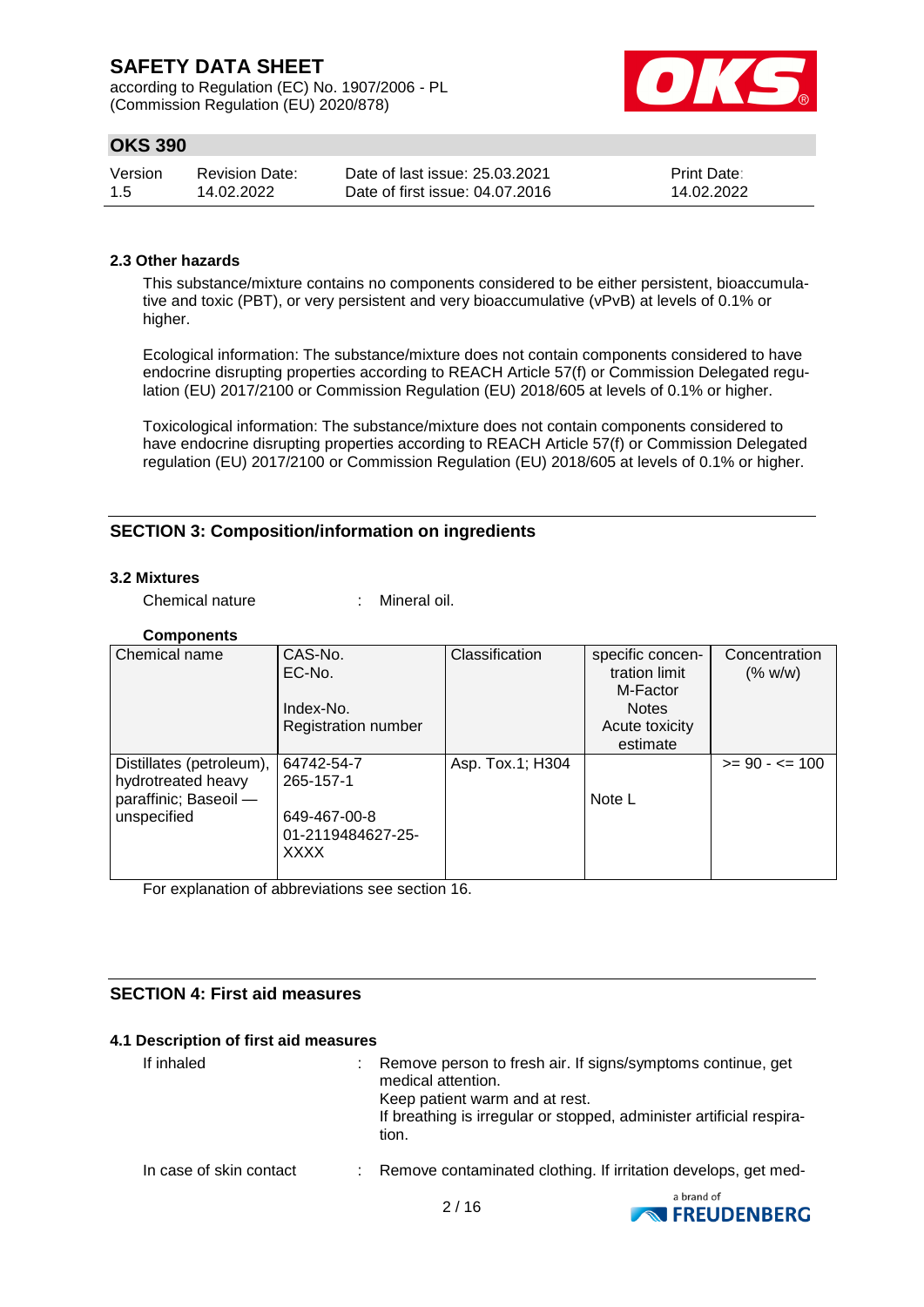according to Regulation (EC) No. 1907/2006 - PL (Commission Regulation (EU) 2020/878)



# **OKS 390**

| UNJ JYU        |                                                           |      |                                                                                                                                                  |                           |  |
|----------------|-----------------------------------------------------------|------|--------------------------------------------------------------------------------------------------------------------------------------------------|---------------------------|--|
| Version<br>1.5 | <b>Revision Date:</b><br>14.02.2022                       |      | Date of last issue: 25.03.2021<br>Date of first issue: 04.07.2016                                                                                | Print Date:<br>14.02.2022 |  |
|                |                                                           |      | ical attention.<br>In case of contact, immediately flush skin with plenty of water.                                                              |                           |  |
|                | In case of eye contact                                    | t.   | Rinse immediately with plenty of water, also under the eyelids,<br>for at least 10 minutes.<br>If eye irritation persists, consult a specialist. |                           |  |
|                | If swallowed                                              |      | Move the victim to fresh air.<br>Do NOT induce vomiting.<br>Rinse mouth with water.                                                              |                           |  |
|                |                                                           |      | 4.2 Most important symptoms and effects, both acute and delayed                                                                                  |                           |  |
|                | Symptoms                                                  |      | No information available.                                                                                                                        |                           |  |
|                |                                                           |      |                                                                                                                                                  |                           |  |
| <b>Risks</b>   |                                                           |      | None known.                                                                                                                                      |                           |  |
|                |                                                           |      | 4.3 Indication of any immediate medical attention and special treatment needed                                                                   |                           |  |
|                | Treatment                                                 |      | No information available.                                                                                                                        |                           |  |
|                |                                                           |      |                                                                                                                                                  |                           |  |
|                | <b>SECTION 5: Firefighting measures</b>                   |      |                                                                                                                                                  |                           |  |
|                | 5.1 Extinguishing media                                   |      |                                                                                                                                                  |                           |  |
|                | Suitable extinguishing media                              | - 11 | Use water spray, alcohol-resistant foam, dry chemical or car-                                                                                    |                           |  |
|                |                                                           |      | bon dioxide.                                                                                                                                     |                           |  |
| media          | Unsuitable extinguishing                                  | t.   | High volume water jet                                                                                                                            |                           |  |
|                | 5.2 Special hazards arising from the substance or mixture |      |                                                                                                                                                  |                           |  |
|                | Hazardous combustion prod- :                              |      | Carbon oxides                                                                                                                                    |                           |  |
| ucts           |                                                           |      | Oxides of phosphorus                                                                                                                             |                           |  |

# **5.3 Advice for firefighters**

| Special protective equipment<br>for firefighters | In the event of fire, wear self-contained breathing apparatus.<br>Use personal protective equipment. Exposure to decomposi-<br>tion products may be a hazard to health. |
|--------------------------------------------------|-------------------------------------------------------------------------------------------------------------------------------------------------------------------------|
| Further information                              | Standard procedure for chemical fires.                                                                                                                                  |

## **SECTION 6: Accidental release measures**

|  |  |  |  |  |  | 6.1 Personal precautions, protective equipment and emergency procedures |
|--|--|--|--|--|--|-------------------------------------------------------------------------|
|--|--|--|--|--|--|-------------------------------------------------------------------------|

| Personal precautions | Evacuate personnel to safe areas.  |
|----------------------|------------------------------------|
|                      | Use personal protective equipment. |

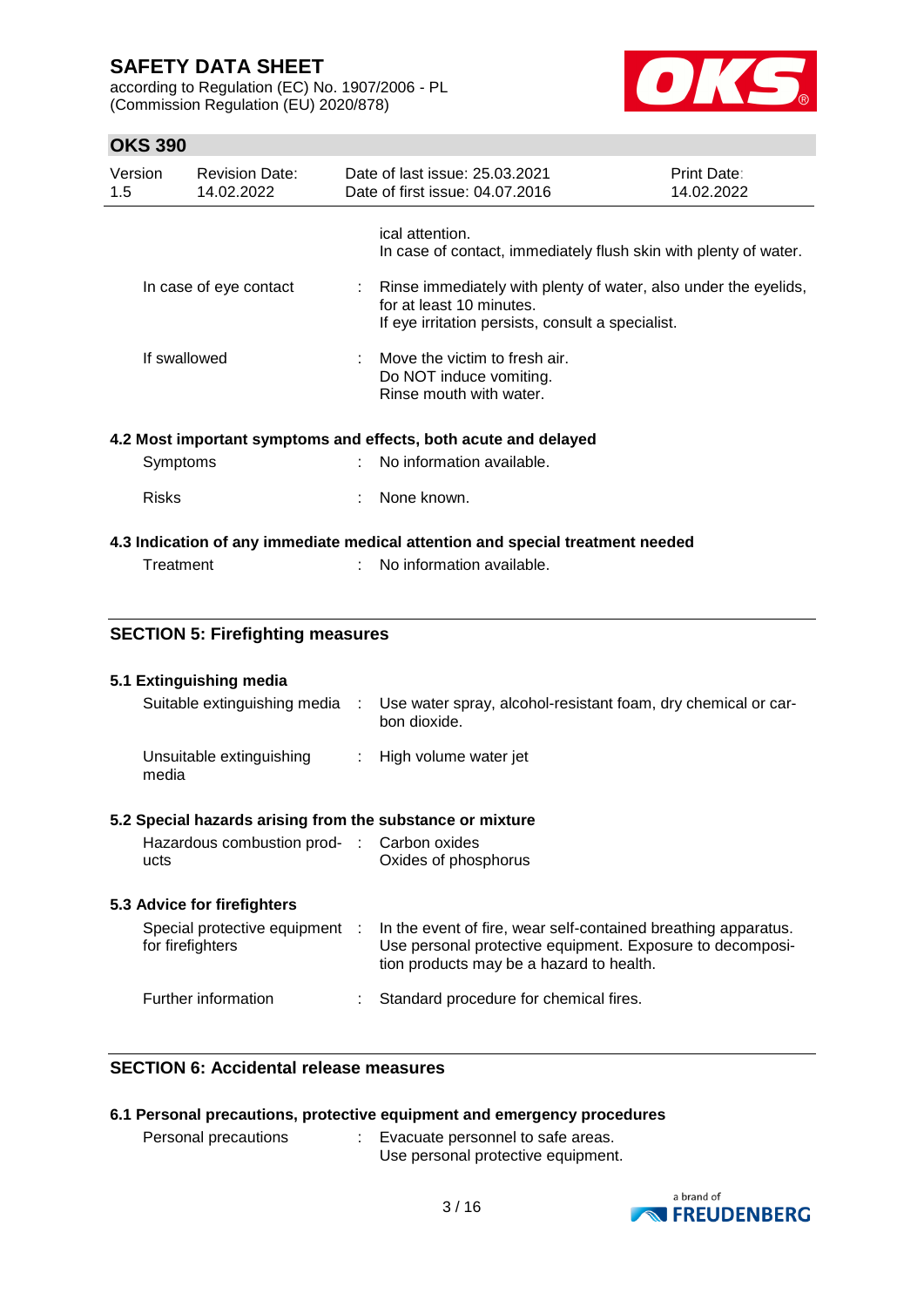according to Regulation (EC) No. 1907/2006 - PL (Commission Regulation (EU) 2020/878)



# **OKS 390**

| Version<br>1.5            | <b>Revision Date:</b><br>14.02.2022  |                                                                                                                                                                                                                          | Date of last issue: 25.03.2021<br>Date of first issue: 04.07.2016 | Print Date:<br>14.02.2022 |
|---------------------------|--------------------------------------|--------------------------------------------------------------------------------------------------------------------------------------------------------------------------------------------------------------------------|-------------------------------------------------------------------|---------------------------|
|                           |                                      |                                                                                                                                                                                                                          | Refer to protective measures listed in sections 7 and 8.          |                           |
|                           | <b>6.2 Environmental precautions</b> |                                                                                                                                                                                                                          |                                                                   |                           |
| Environmental precautions |                                      | : Try to prevent the material from entering drains or water<br>courses.<br>Prevent further leakage or spillage if safe to do so.<br>Local authorities should be advised if significant spillages<br>cannot be contained. |                                                                   |                           |
|                           |                                      |                                                                                                                                                                                                                          | 6.3 Methods and material for containment and cleaning up          |                           |
| Methods for cleaning up   |                                      | : Contain spillage, and then collect with non-combustible ab-<br>sorbent material, (e.g. sand, earth, diatomaceous earth, ver-<br>miculite) and place in container for disposal according to local                       |                                                                   |                           |

/ national regulations (see section 13).

### **6.4 Reference to other sections**

For personal protection see section 8.

### **SECTION 7: Handling and storage**

| 7.1 Precautions for safe handling                                |                                                                                                                                                                                                                                                              |
|------------------------------------------------------------------|--------------------------------------------------------------------------------------------------------------------------------------------------------------------------------------------------------------------------------------------------------------|
| Advice on safe handling                                          | For personal protection see section 8.<br>$\mathbb{Z}^{\mathbb{Z}}$<br>Smoking, eating and drinking should be prohibited in the ap-<br>plication area.<br>Wash hands and face before breaks and immediately after<br>handling the product.                   |
| Hygiene measures                                                 | : Wash face, hands and any exposed skin thoroughly after<br>handling.                                                                                                                                                                                        |
| 7.2 Conditions for safe storage, including any incompatibilities |                                                                                                                                                                                                                                                              |
| Requirements for storage                                         | Store in original container. Keep container closed when not in<br>$\mathcal{L}^{\text{max}}$                                                                                                                                                                 |
| areas and containers                                             | use. Keep in a dry, cool and well-ventilated place. Containers<br>which are opened must be carefully resealed and kept upright<br>to prevent leakage. Store in accordance with the particular<br>national regulations. Keep in properly labelled containers. |
| 7.3 Specific end use(s)                                          |                                                                                                                                                                                                                                                              |

## **SECTION 8: Exposure controls/personal protection**

### **8.1 Control parameters**

Contains no substances with occupational exposure limit values.

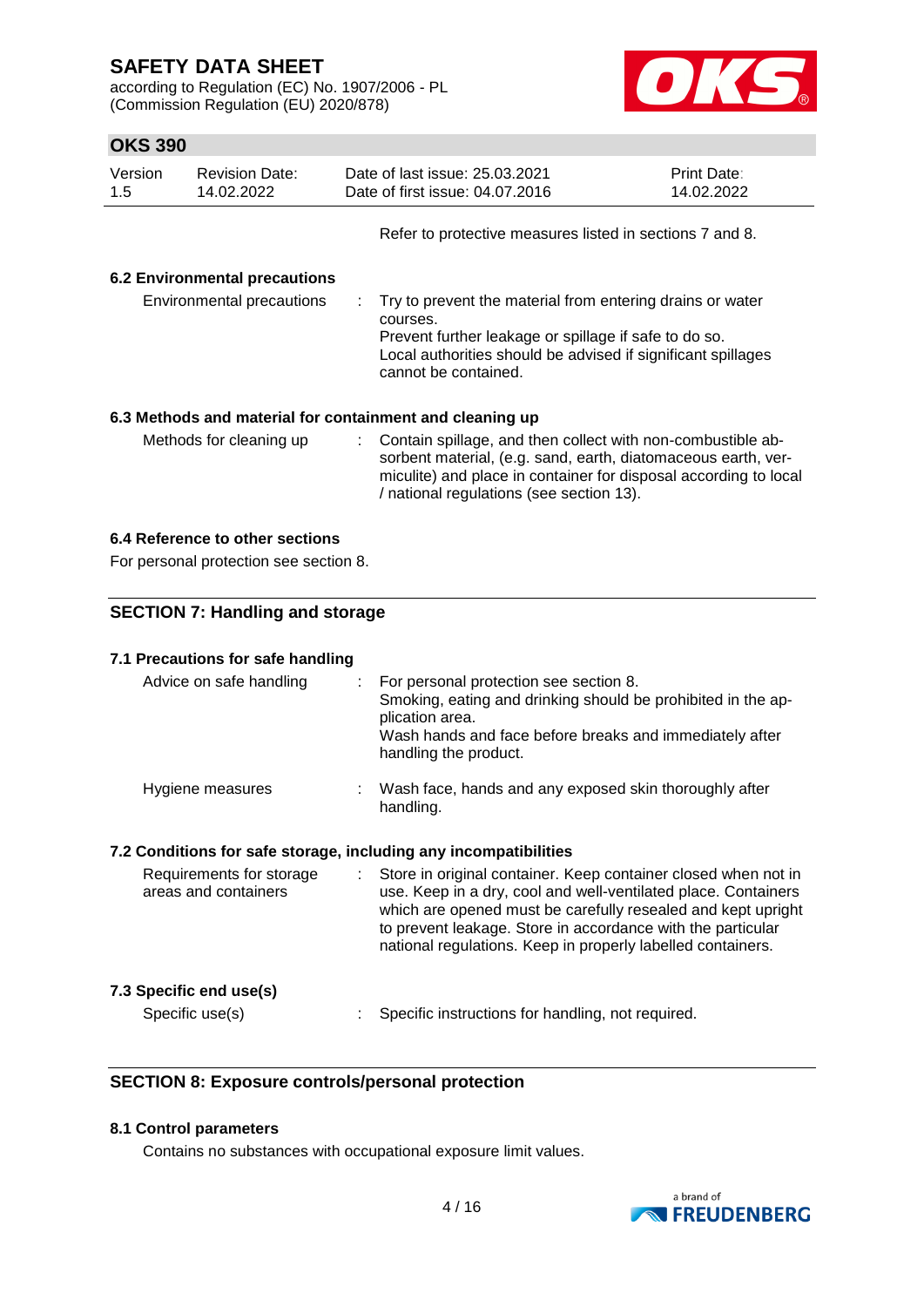according to Regulation (EC) No. 1907/2006 - PL (Commission Regulation (EU) 2020/878)



## **OKS 390**

|         | 8.2 Exposure controls |                                 |                    |  |
|---------|-----------------------|---------------------------------|--------------------|--|
| -1.5    | 14.02.2022            | Date of first issue: 04.07.2016 | 14.02.2022         |  |
| Version | <b>Revision Date:</b> | Date of last issue: 25.03.2021  | <b>Print Date:</b> |  |

| <b>Engineering measures</b><br>none                                   |                                                                                                                                                                                                                                                                                                                                             |
|-----------------------------------------------------------------------|---------------------------------------------------------------------------------------------------------------------------------------------------------------------------------------------------------------------------------------------------------------------------------------------------------------------------------------------|
| Personal protective equipment                                         |                                                                                                                                                                                                                                                                                                                                             |
| Eye protection<br>÷.                                                  | Safety glasses with side-shields                                                                                                                                                                                                                                                                                                            |
| Hand protection<br>Material<br>Break through time<br>Protective index | Fluorinated rubber<br>$> 10$ min<br>Class 1                                                                                                                                                                                                                                                                                                 |
| Remarks                                                               | Wear protective gloves. The break through time depends<br>amongst other things on the material, the thickness and the<br>type of glove and therefore has to be measured for each<br>case.<br>The selected protective gloves have to satisfy the specifica-<br>tions of Regulation (EU) 2016/425 and the standard EN 374<br>derived from it. |
| Respiratory protection                                                | Not required; except in case of aerosol formation.                                                                                                                                                                                                                                                                                          |
| Filter type                                                           | Filter type A-P                                                                                                                                                                                                                                                                                                                             |
| Protective measures                                                   | The type of protective equipment must be selected according<br>to the concentration and amount of the dangerous substance<br>at the specific workplace.<br>Choose body protection in relation to its type, to the concen-<br>tration and amount of dangerous substances, and to the spe-<br>cific work-place.                               |

### **SECTION 9: Physical and chemical properties**

### **9.1 Information on basic physical and chemical properties**

| Physical state              | liquid            |
|-----------------------------|-------------------|
| Colour                      | yellow            |
| Odour                       | characteristic    |
| Odour Threshold             | No data available |
|                             |                   |
| Melting point/range         | No data available |
| Boiling point/boiling range | No data available |

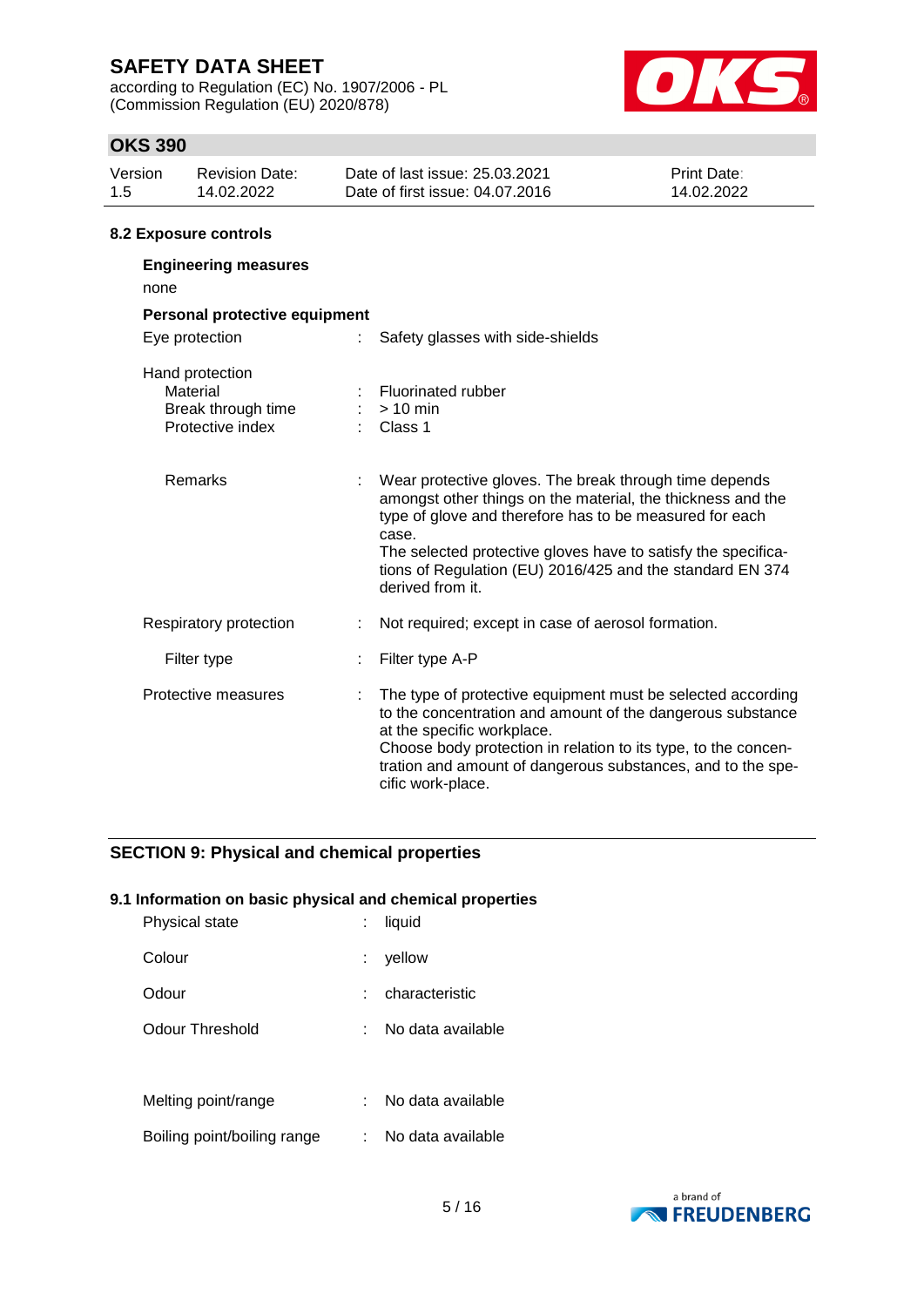according to Regulation (EC) No. 1907/2006 - PL (Commission Regulation (EU) 2020/878)



# **OKS 390**

| Version<br>1.5 |                     | <b>Revision Date:</b><br>14.02.2022                 |                               | Date of last issue: 25.03.2021<br>Date of first issue: 04.07.2016    | Print Date:<br>14.02.2022 |
|----------------|---------------------|-----------------------------------------------------|-------------------------------|----------------------------------------------------------------------|---------------------------|
|                |                     | Flammability (solid, gas)                           | $\mathbb{Z}^{\times}$         | Not applicable                                                       |                           |
|                |                     | Upper explosion limit / Upper<br>flammability limit | $\mathcal{I}^{\mathcal{I}}$ . | 10,0 %(V)                                                            |                           |
|                |                     | Lower explosion limit / Lower<br>flammability limit | -11                           | 1,0 %(V)                                                             |                           |
|                | Flash point         |                                                     |                               | $>175$ °C                                                            |                           |
|                |                     | Auto-ignition temperature                           |                               | No data available                                                    |                           |
|                | ture                | Decomposition temperature<br>Decomposition tempera- | ÷                             | No data available                                                    |                           |
|                | pH                  |                                                     |                               | Not applicable<br>substance/mixture is non-polar/aprotic             |                           |
|                | Viscosity           |                                                     |                               |                                                                      |                           |
|                |                     | Viscosity, dynamic                                  |                               | No data available                                                    |                           |
|                |                     | Viscosity, kinematic                                | ÷.                            | 22 mm2/s (40 °C)                                                     |                           |
|                | Solubility(ies)     | Water solubility                                    |                               | immiscible                                                           |                           |
|                |                     | Solubility in other solvents                        | ÷                             | No data available                                                    |                           |
|                | octanol/water       | Partition coefficient: n-                           |                               | No data available                                                    |                           |
|                |                     | Vapour pressure                                     |                               | $<$ 0,1 hPa (20 °C)                                                  |                           |
|                |                     | Relative density                                    | ÷                             | 0,87(20 °C)<br>Reference substance: Water<br>The value is calculated |                           |
|                | Density             |                                                     |                               | 0,87 g/cm3<br>(20 °C)                                                |                           |
|                | <b>Bulk density</b> |                                                     |                               | No data available                                                    |                           |
|                |                     | Relative vapour density                             |                               | No data available                                                    |                           |
|                |                     | 9.2 Other information                               |                               |                                                                      |                           |
|                | Explosives          |                                                     |                               | Not explosive                                                        |                           |
|                |                     | Oxidizing properties                                |                               | No data available                                                    |                           |

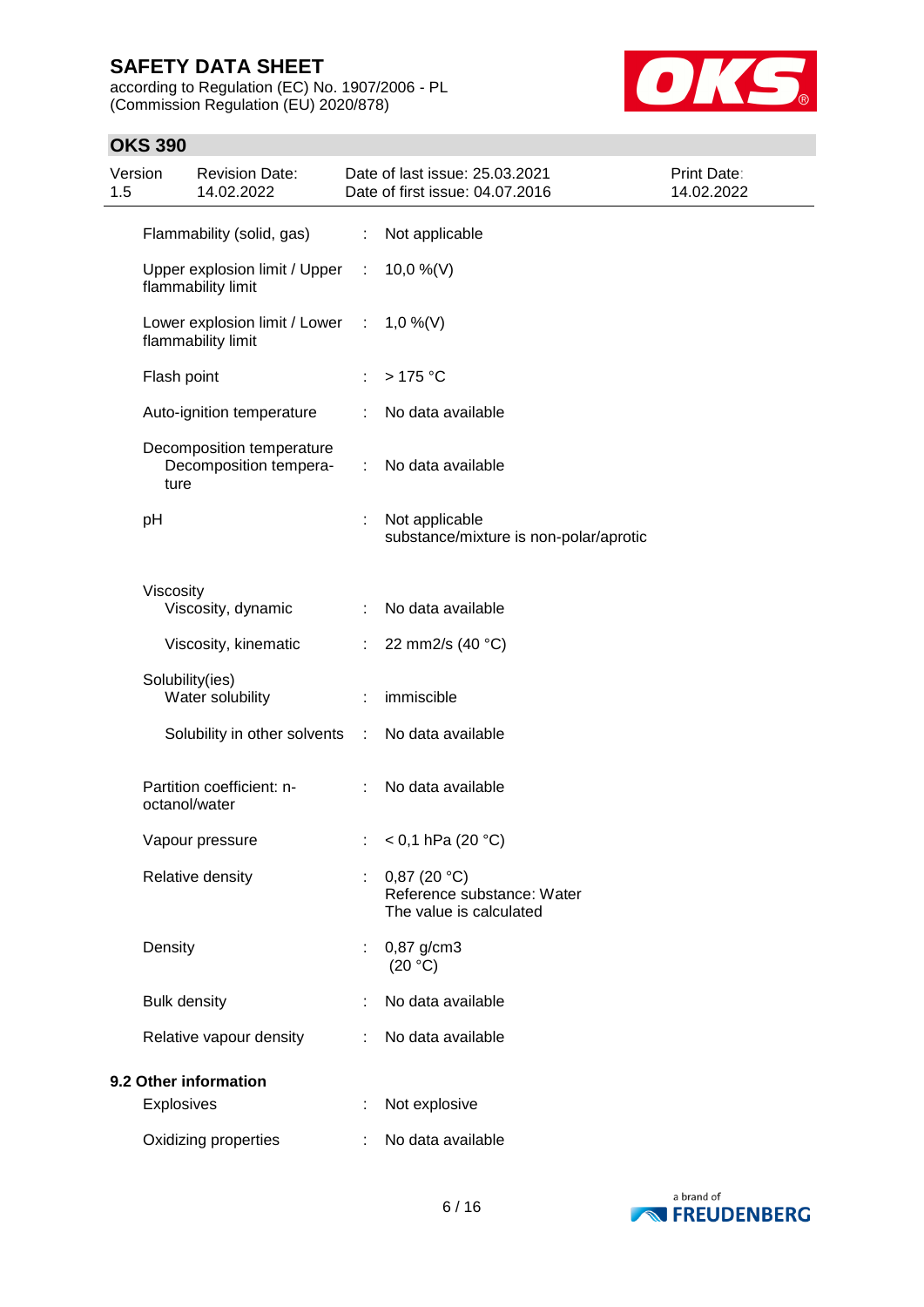according to Regulation (EC) No. 1907/2006 - PL (Commission Regulation (EU) 2020/878)



## **OKS 390**

| Version<br>1.5       | <b>Revision Date:</b><br>14.02.2022 |    | Date of last issue: 25.03.2021<br>Date of first issue: 04.07.2016 | Print Date:<br>14.02.2022 |
|----------------------|-------------------------------------|----|-------------------------------------------------------------------|---------------------------|
| Self-ignition        |                                     | ÷  | No data available                                                 |                           |
| Metal corrosion rate |                                     | ۰. | Not corrosive to metals                                           |                           |
|                      | Evaporation rate                    | ÷  | No data available                                                 |                           |
|                      | Sublimation point                   | ÷  | No data available                                                 |                           |

### **SECTION 10: Stability and reactivity**

#### **10.1 Reactivity**

No hazards to be specially mentioned.

#### **10.2 Chemical stability**

Stable under normal conditions.

| 10.3 Possibility of hazardous reactions |    |                                                             |
|-----------------------------------------|----|-------------------------------------------------------------|
| Hazardous reactions                     | ÷. | No dangerous reaction known under conditions of normal use. |
| 10.4 Conditions to avoid                |    |                                                             |
| Conditions to avoid                     | ÷. | No conditions to be specially mentioned.                    |
| 10.5 Incompatible materials             |    |                                                             |

Materials to avoid : No materials to be especially mentioned.

#### **10.6 Hazardous decomposition products**

No decomposition if stored and applied as directed.

## **SECTION 11: Toxicological information**

#### **11.1 Information on hazard classes as defined in Regulation (EC) No 1272/2008**

| <b>Acute toxicity</b>     |                                             |
|---------------------------|---------------------------------------------|
| <b>Product:</b>           |                                             |
| Acute oral toxicity       | Remarks: This information is not available. |
| Acute inhalation toxicity | Remarks: This information is not available. |
| Acute dermal toxicity     | Remarks: This information is not available. |

#### **Components:**

| Distillates (petroleum), hydrotreated heavy paraffinic; Baseoil - unspecified: |  |                                                                  |  |  |
|--------------------------------------------------------------------------------|--|------------------------------------------------------------------|--|--|
| Acute oral toxicity                                                            |  | : LD50 (Rat): $>$ 5.000 mg/kg<br>Method: OECD Test Guideline 401 |  |  |

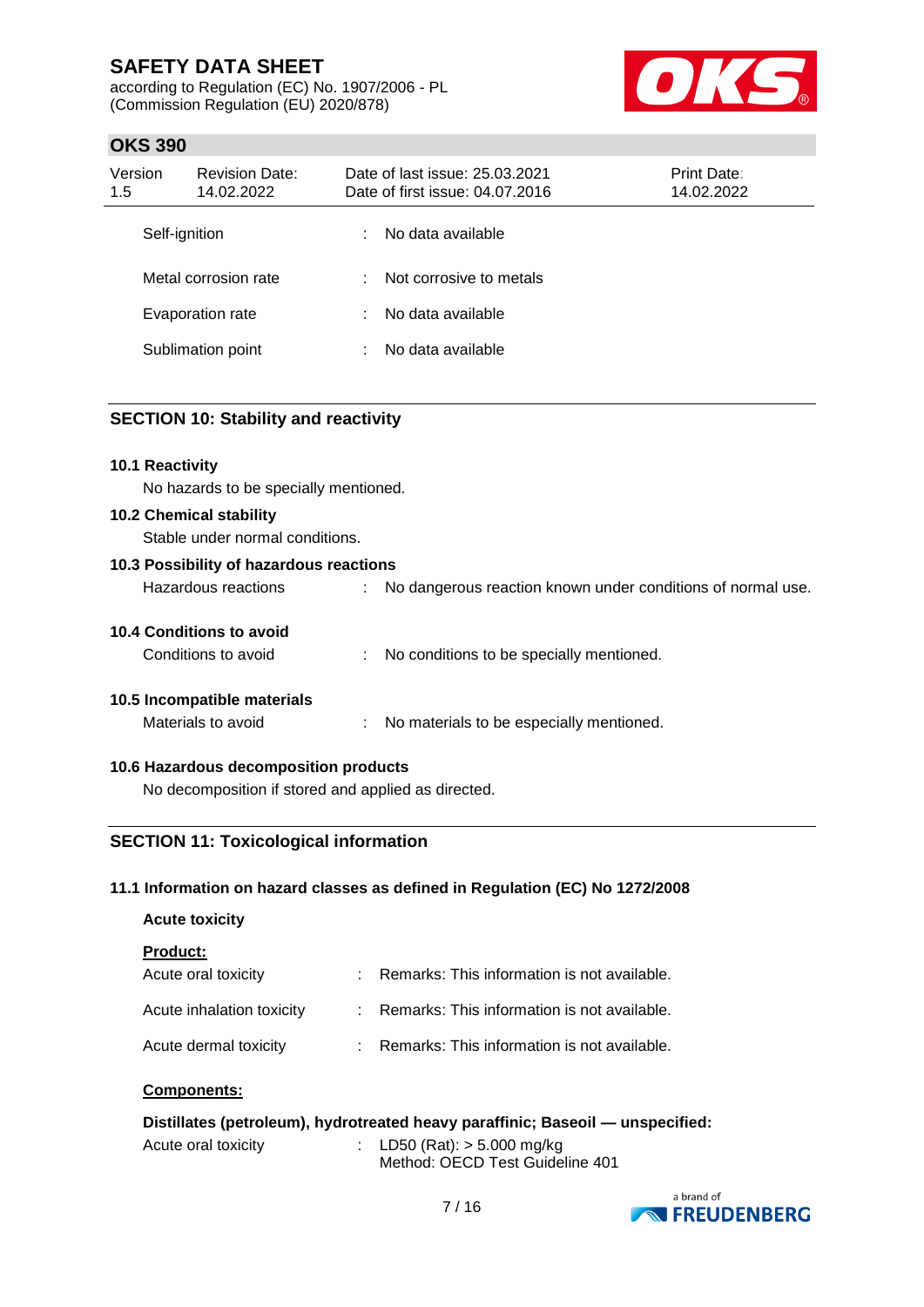according to Regulation (EC) No. 1907/2006 - PL (Commission Regulation (EU) 2020/878)



# **OKS 390**

| Version<br>1.5                            | <b>Revision Date:</b><br>14.02.2022 |    | Date of last issue: 25.03.2021<br>Date of first issue: 04.07.2016                                                                                                                                   | Print Date:<br>14.02.2022 |
|-------------------------------------------|-------------------------------------|----|-----------------------------------------------------------------------------------------------------------------------------------------------------------------------------------------------------|---------------------------|
|                                           | Acute inhalation toxicity           |    | : $LC50 (Rat)$ : $> 5,53$ mg/l<br>Exposure time: 4 h<br>Test atmosphere: dust/mist<br>Method: OECD Test Guideline 403<br>Assessment: The substance or mixture has no acute inhala-<br>tion toxicity |                           |
|                                           | Acute dermal toxicity               | ÷. | LD50 (Rabbit): $> 5.000$ mg/kg<br>Method: OECD Test Guideline 402                                                                                                                                   |                           |
|                                           | <b>Skin corrosion/irritation</b>    |    |                                                                                                                                                                                                     |                           |
|                                           | <b>Product:</b><br><b>Remarks</b>   | ÷  | This information is not available.                                                                                                                                                                  |                           |
|                                           | <b>Components:</b>                  |    |                                                                                                                                                                                                     |                           |
|                                           |                                     |    | Distillates (petroleum), hydrotreated heavy paraffinic; Baseoil — unspecified:                                                                                                                      |                           |
| Species<br>Method<br>Result<br><b>GLP</b> | Assessment                          |    | Rabbit<br>No skin irritation<br><b>OECD Test Guideline 404</b><br>No skin irritation<br>yes                                                                                                         |                           |
|                                           | Serious eye damage/eye irritation   |    |                                                                                                                                                                                                     |                           |
|                                           | <b>Product:</b>                     |    |                                                                                                                                                                                                     |                           |
|                                           | <b>Remarks</b>                      | ÷. | This information is not available.                                                                                                                                                                  |                           |
|                                           | <b>Components:</b>                  |    |                                                                                                                                                                                                     |                           |
|                                           |                                     |    | Distillates (petroleum), hydrotreated heavy paraffinic; Baseoil — unspecified:                                                                                                                      |                           |
| Species<br>Method<br>Result<br><b>GLP</b> | Assessment                          |    | Rabbit<br>No eye irritation<br><b>OECD Test Guideline 405</b><br>No eye irritation<br>yes                                                                                                           |                           |
|                                           | Respiratory or skin sensitisation   |    |                                                                                                                                                                                                     |                           |
|                                           | <b>Product:</b>                     |    |                                                                                                                                                                                                     |                           |
|                                           | <b>Remarks</b>                      |    | This information is not available.                                                                                                                                                                  |                           |
|                                           | <b>Components:</b>                  |    |                                                                                                                                                                                                     |                           |
|                                           |                                     |    | Distillates (petroleum), hydrotreated heavy paraffinic; Baseoil — unspecified:                                                                                                                      |                           |
| Species<br>Method                         | Assessment                          |    | Guinea pig<br>Does not cause skin sensitisation.<br><b>OECD Test Guideline 406</b>                                                                                                                  |                           |

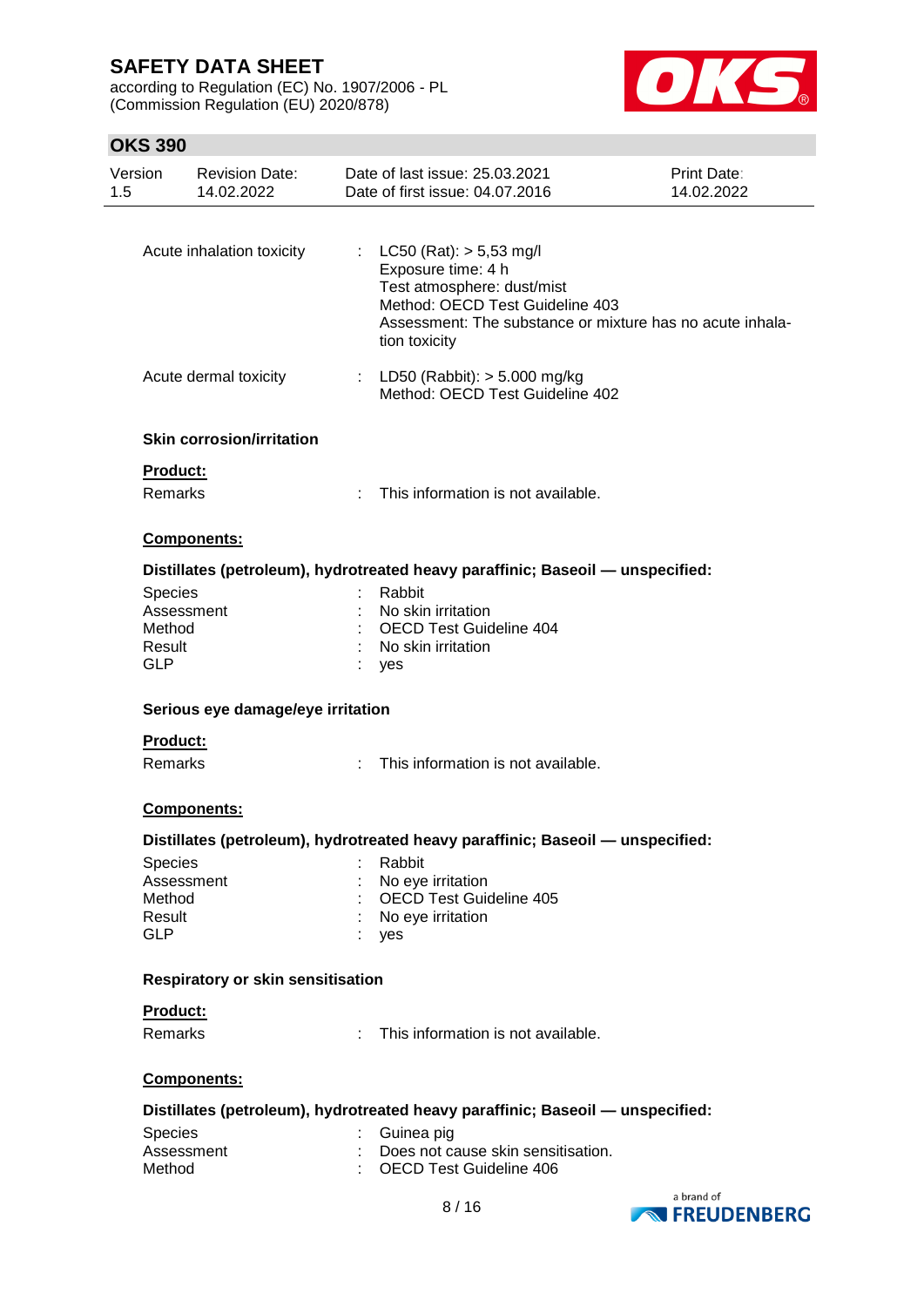according to Regulation (EC) No. 1907/2006 - PL (Commission Regulation (EU) 2020/878)



# **OKS 390**

| Version<br>1.5 |                           | <b>Revision Date:</b><br>14.02.2022 |                             | Date of last issue: 25.03.2021<br>Date of first issue: 04.07.2016                                                         | Print Date:<br>14.02.2022 |
|----------------|---------------------------|-------------------------------------|-----------------------------|---------------------------------------------------------------------------------------------------------------------------|---------------------------|
|                | Result<br>GI <sub>P</sub> |                                     | ÷                           | Does not cause skin sensitisation.<br>yes                                                                                 |                           |
|                |                           | <b>Germ cell mutagenicity</b>       |                             |                                                                                                                           |                           |
|                | <b>Product:</b>           |                                     |                             |                                                                                                                           |                           |
|                |                           | Genotoxicity in vitro               |                             | : Remarks: No data available                                                                                              |                           |
|                |                           | Genotoxicity in vivo                |                             | : Remarks: No data available                                                                                              |                           |
|                |                           | Components:                         |                             |                                                                                                                           |                           |
|                |                           |                                     |                             | Distillates (petroleum), hydrotreated heavy paraffinic; Baseoil - unspecified:                                            |                           |
|                | sessment                  | Germ cell mutagenicity-As-          | $\mathcal{L}^{\mathcal{L}}$ | Tests on bacterial or mammalian cell cultures did not show<br>mutagenic effects.                                          |                           |
|                |                           | Carcinogenicity                     |                             |                                                                                                                           |                           |
|                | <b>Product:</b>           |                                     |                             |                                                                                                                           |                           |
|                | <b>Remarks</b>            |                                     |                             | No data available                                                                                                         |                           |
|                |                           | Components:                         |                             |                                                                                                                           |                           |
|                | ment                      | Carcinogenicity - Assess- :         |                             | Distillates (petroleum), hydrotreated heavy paraffinic; Baseoil - unspecified:<br>Not classifiable as a human carcinogen. |                           |
|                |                           | <b>Reproductive toxicity</b>        |                             |                                                                                                                           |                           |
|                | <b>Product:</b>           |                                     |                             |                                                                                                                           |                           |
|                |                           | Effects on fertility                |                             | Remarks: No data available                                                                                                |                           |
|                | ment                      |                                     |                             | Effects on foetal develop- : Remarks: No data available                                                                   |                           |
|                |                           | Components:                         |                             |                                                                                                                           |                           |
|                |                           |                                     |                             | Distillates (petroleum), hydrotreated heavy paraffinic; Baseoil - unspecified:                                            |                           |
|                | sessment                  | Reproductive toxicity - As-<br>:    |                             | - Fertility -                                                                                                             |                           |
|                |                           |                                     |                             | No toxicity to reproduction                                                                                               |                           |
|                |                           | <b>Repeated dose toxicity</b>       |                             |                                                                                                                           |                           |
|                | Product:                  |                                     |                             |                                                                                                                           |                           |
|                | Remarks                   |                                     | ÷                           | This information is not available.                                                                                        |                           |
|                |                           |                                     |                             |                                                                                                                           |                           |

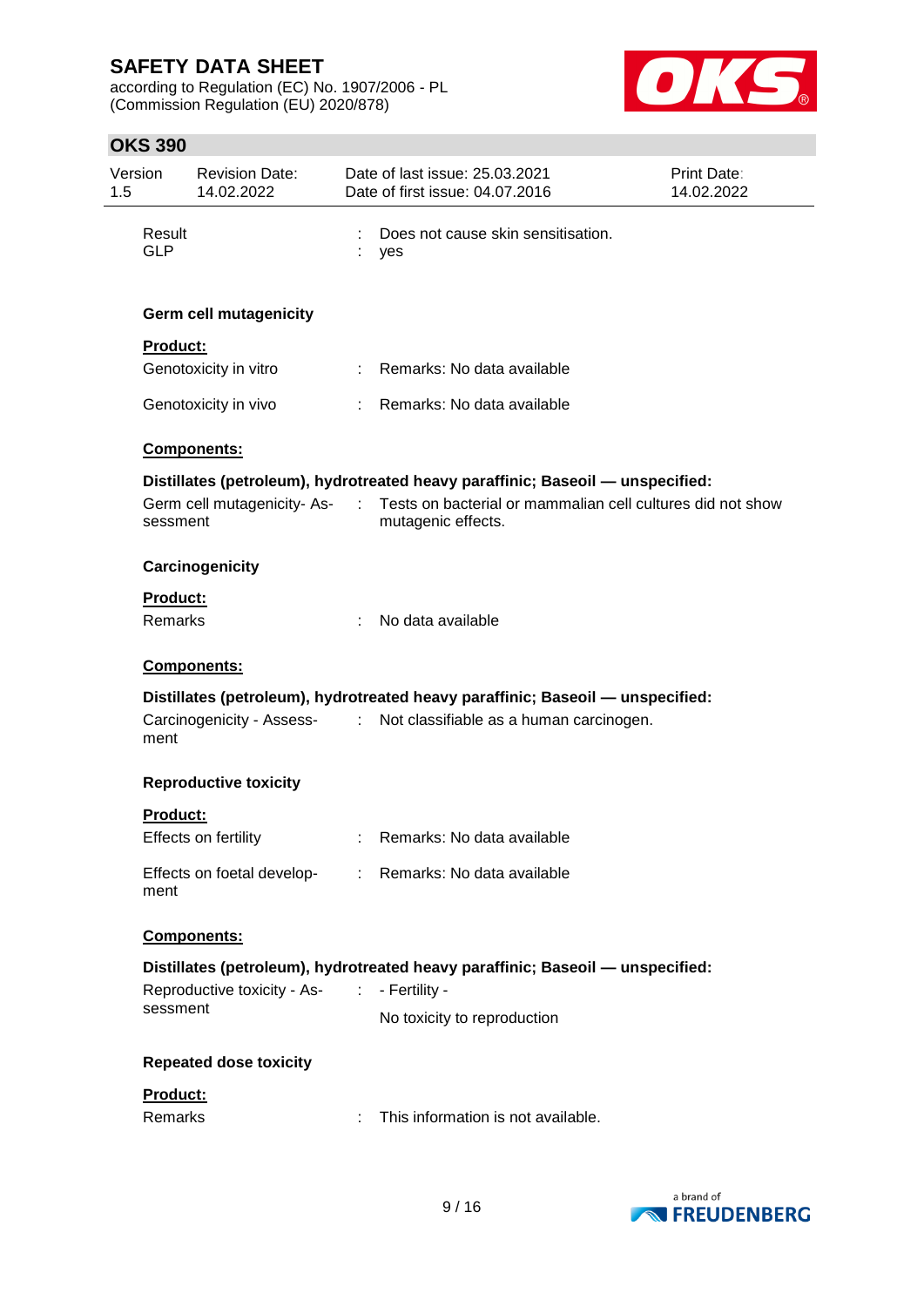according to Regulation (EC) No. 1907/2006 - PL (Commission Regulation (EU) 2020/878)



# **OKS 390**

| Version | <b>Revision Date:</b> | Date of last issue: 25.03.2021  | <b>Print Date:</b> |
|---------|-----------------------|---------------------------------|--------------------|
| -1.5    | 14.02.2022            | Date of first issue: 04.07.2016 | 14.02.2022         |

#### **Aspiration toxicity**

#### **Product:**

This information is not available.

#### **Components:**

**Distillates (petroleum), hydrotreated heavy paraffinic; Baseoil — unspecified:** May be fatal if swallowed and enters airways.

#### **11.2 Information on other hazards**

#### **Endocrine disrupting properties**

#### **Product:**

| Assessment                 | t. | The substance/mixture does not contain components consid-<br>ered to have endocrine disrupting properties according to<br>REACH Article 57(f) or Commission Delegated regulation<br>(EU) 2017/2100 or Commission Regulation (EU) 2018/605 at<br>levels of 0.1% or higher. |
|----------------------------|----|---------------------------------------------------------------------------------------------------------------------------------------------------------------------------------------------------------------------------------------------------------------------------|
| <b>Further information</b> |    |                                                                                                                                                                                                                                                                           |
| <b>Product:</b>            |    |                                                                                                                                                                                                                                                                           |
| Remarks                    |    | Information given is based on data on the components and<br>the toxicology of similar products.                                                                                                                                                                           |

### **SECTION 12: Ecological information**

#### **12.1 Toxicity**

| <b>Product:</b>                                                                     |   |                            |
|-------------------------------------------------------------------------------------|---|----------------------------|
| Toxicity to fish                                                                    |   | Remarks: No data available |
| Toxicity to daphnia and other : Remarks: No data available<br>aquatic invertebrates |   |                            |
| Toxicity to algae/aquatic<br>plants                                                 |   | Remarks: No data available |
| Toxicity to microorganisms                                                          | ÷ | Remarks: No data available |

#### **Components:**

## **Distillates (petroleum), hydrotreated heavy paraffinic; Baseoil — unspecified:**

Toxicity to fish : LC50 (Pimephales promelas (fathead minnow)): > 100 mg/l Exposure time: 96 h

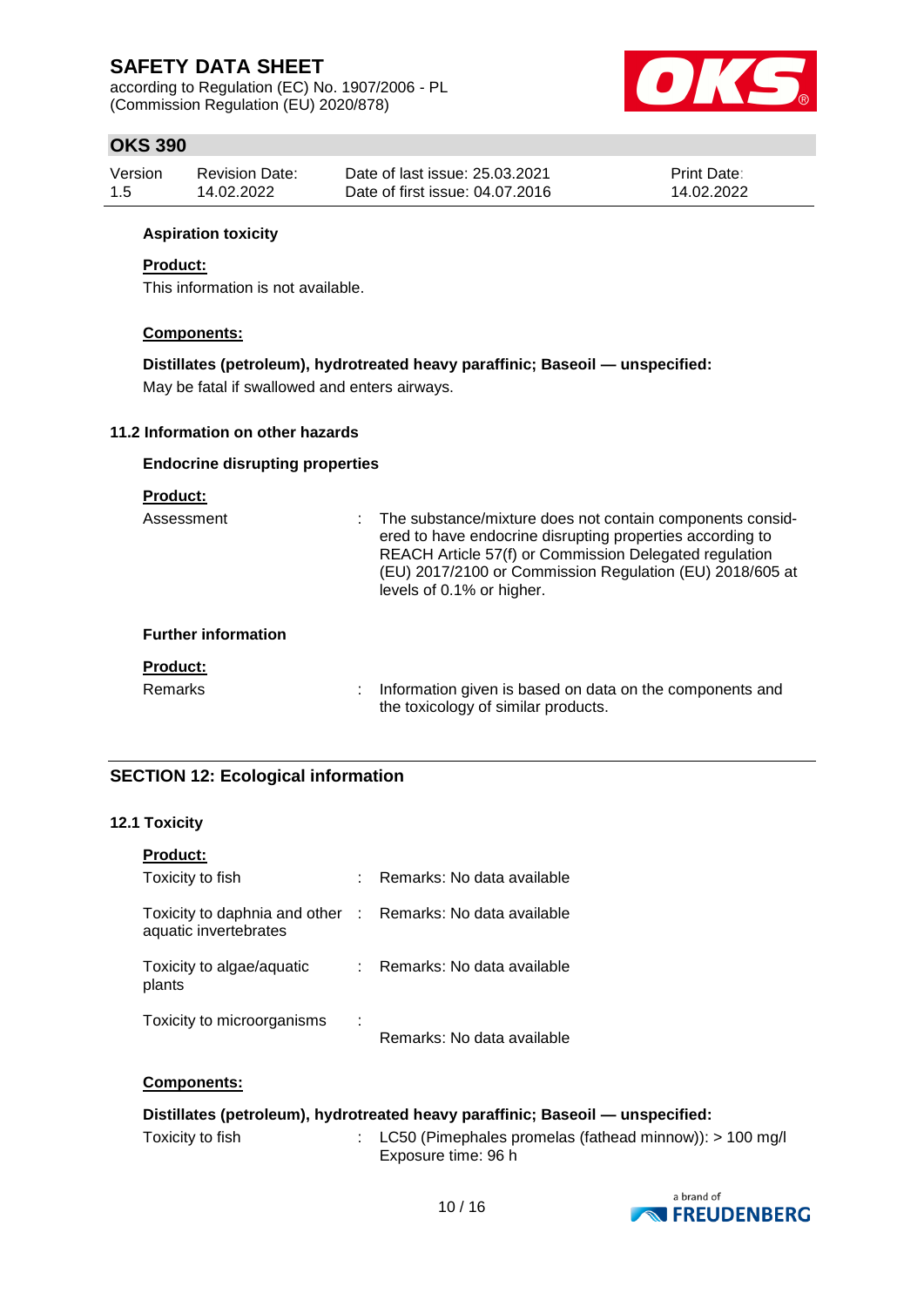according to Regulation (EC) No. 1907/2006 - PL (Commission Regulation (EU) 2020/878)



## **OKS 390**

| Version<br>1.5                                           | <b>Revision Date:</b><br>14.02.2022                                              | Date of last issue: 25,03,2021<br>Date of first issue: 04.07.2016                                                                                                  | Print Date:<br>14.02.2022 |
|----------------------------------------------------------|----------------------------------------------------------------------------------|--------------------------------------------------------------------------------------------------------------------------------------------------------------------|---------------------------|
|                                                          |                                                                                  | Test Type: static test<br>Method: OECD Test Guideline 203<br>GLP: yes                                                                                              |                           |
| Toxicity to daphnia and other :<br>aquatic invertebrates |                                                                                  | EC50 (Daphnia magna (Water flea)): > 10.000 mg/l<br>Exposure time: 48 h<br>Test Type: Immobilization<br>Method: OECD Test Guideline 202<br>GLP: yes                |                           |
| plants                                                   | Toxicity to algae/aquatic                                                        | NOEC (Pseudokirchneriella subcapitata (microalgae)): > 100<br>mg/l<br>Exposure time: 72 h<br>Test Type: static test<br>Method: OECD Test Guideline 201             |                           |
|                                                          | Toxicity to daphnia and other :<br>aquatic invertebrates (Chron-<br>ic toxicity) | NOELR: 10 mg/l<br>Exposure time: 21 d<br>Species: Daphnia magna (Water flea)<br>Method: OECD Test Guideline 211<br>Remarks: No toxicity at the limit of solubility |                           |

### **12.2 Persistence and degradability**

#### **Product:**

| Biodegradability                                                | : Remarks: No data available |
|-----------------------------------------------------------------|------------------------------|
| Physico-chemical removabil- : Remarks: No data available<br>ity |                              |

#### **Components:**

#### **Distillates (petroleum), hydrotreated heavy paraffinic; Baseoil — unspecified:**

| Biodegradability |  | : Test Type: aerobic<br>Inoculum: activated sludge<br>Result: Not readily biodegradable.<br>Biodegradation: 3 %<br>Exposure time: 28 d<br>Method: OECD Test Guideline 301B<br>GLP: yes |
|------------------|--|----------------------------------------------------------------------------------------------------------------------------------------------------------------------------------------|
|------------------|--|----------------------------------------------------------------------------------------------------------------------------------------------------------------------------------------|

#### **12.3 Bioaccumulative potential**

#### **Product:**

| Bioaccumulation | : Remarks: This mixture contains no substance considered to |  |
|-----------------|-------------------------------------------------------------|--|
|                 | be persistent, bioaccumulating and toxic (PBT).             |  |
|                 | This mixture contains no substance considered to be very    |  |
|                 | persistent and very bioaccumulating (vPvB).                 |  |

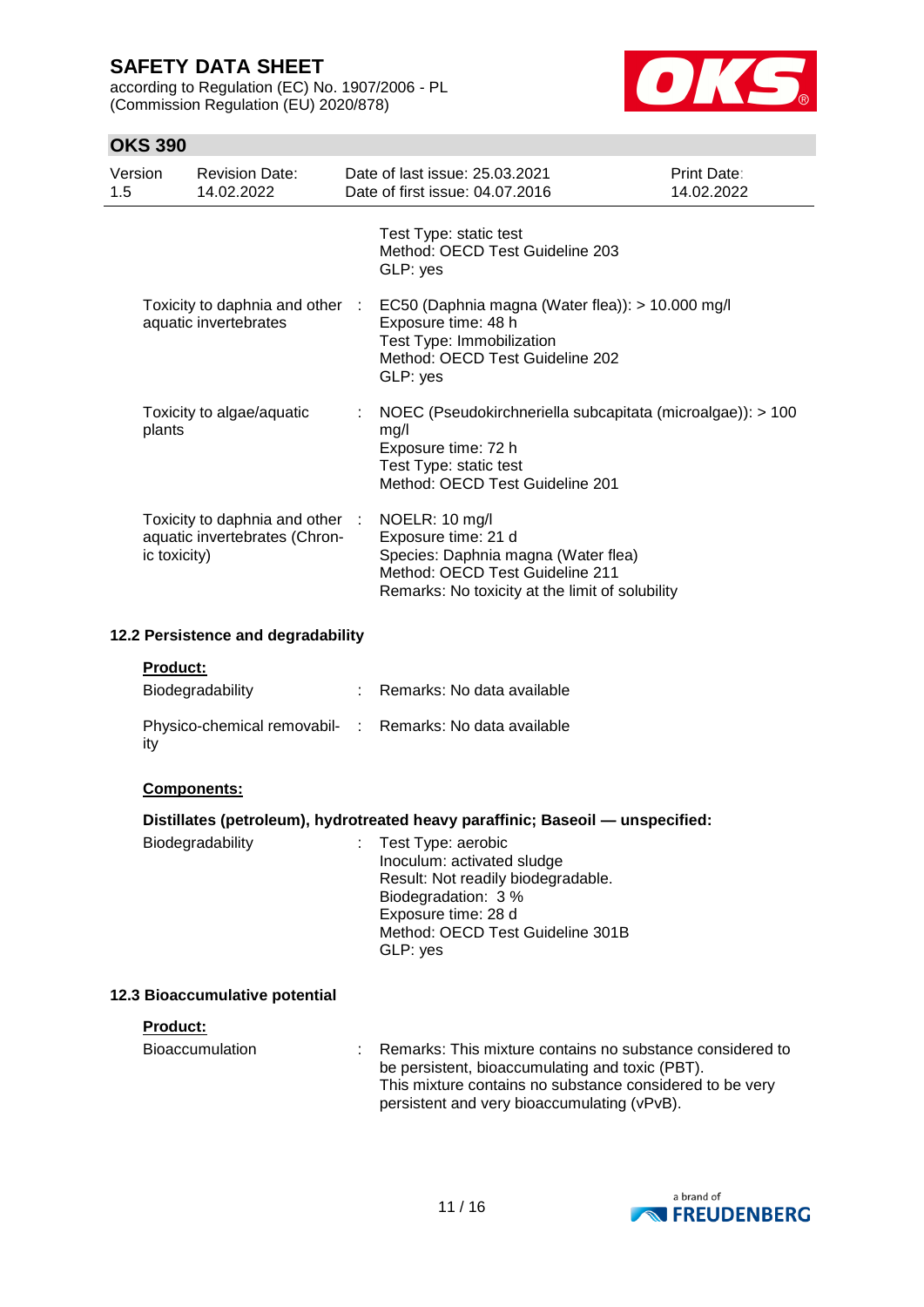according to Regulation (EC) No. 1907/2006 - PL (Commission Regulation (EU) 2020/878)



## **OKS 390**

| Version | Revision Date: | Date of last issue: 25.03.2021  | <b>Print Date:</b> |
|---------|----------------|---------------------------------|--------------------|
| 1.5     | 14.02.2022     | Date of first issue: 04.07.2016 | 14.02.2022         |

#### **12.4 Mobility in soil**

| <b>Product:</b>                                    |                              |
|----------------------------------------------------|------------------------------|
| Mobility                                           | : Remarks: No data available |
| Distribution among environ-<br>mental compartments | : Remarks: No data available |

### **12.5 Results of PBT and vPvB assessment**

| Product: |  |  |  |  |
|----------|--|--|--|--|
|          |  |  |  |  |

mation

Assessment : This substance/mixture contains no components considered to be either persistent, bioaccumulative and toxic (PBT), or very persistent and very bioaccumulative (vPvB) at levels of 0.1% or higher..

### **12.6 Endocrine disrupting properties**

| <b>Product:</b><br>Assessment                   |  | The substance/mixture does not contain components consid-<br>ered to have endocrine disrupting properties according to<br>REACH Article 57(f) or Commission Delegated regulation<br>(EU) 2017/2100 or Commission Regulation (EU) 2018/605 at<br>levels of 0.1% or higher. |
|-------------------------------------------------|--|---------------------------------------------------------------------------------------------------------------------------------------------------------------------------------------------------------------------------------------------------------------------------|
| 12.7 Other adverse effects                      |  |                                                                                                                                                                                                                                                                           |
| <b>Product:</b><br>Additional ecological infor- |  | No information on ecology is available.                                                                                                                                                                                                                                   |

### **SECTION 13: Disposal considerations**

| 13.1 Waste treatment methods |                           |                                                                                                                                                                        |
|------------------------------|---------------------------|------------------------------------------------------------------------------------------------------------------------------------------------------------------------|
| Product                      |                           | Waste codes should be assigned by the user based on the<br>application for which the product was used.                                                                 |
|                              |                           | The product should not be allowed to enter drains, water<br>courses or the soil.                                                                                       |
| Contaminated packaging       | $\mathbb{Z}^{\mathbb{Z}}$ | Packaging that is not properly emptied must be disposed of as<br>the unused product.<br>Dispose of waste product or used containers according to<br>local regulations. |
|                              |                           | The following Waste Codes are only suggestions:                                                                                                                        |
| Waste Code                   |                           | unused product<br>12 01 07*, mineral-based machining oils free of halogens (ex-                                                                                        |



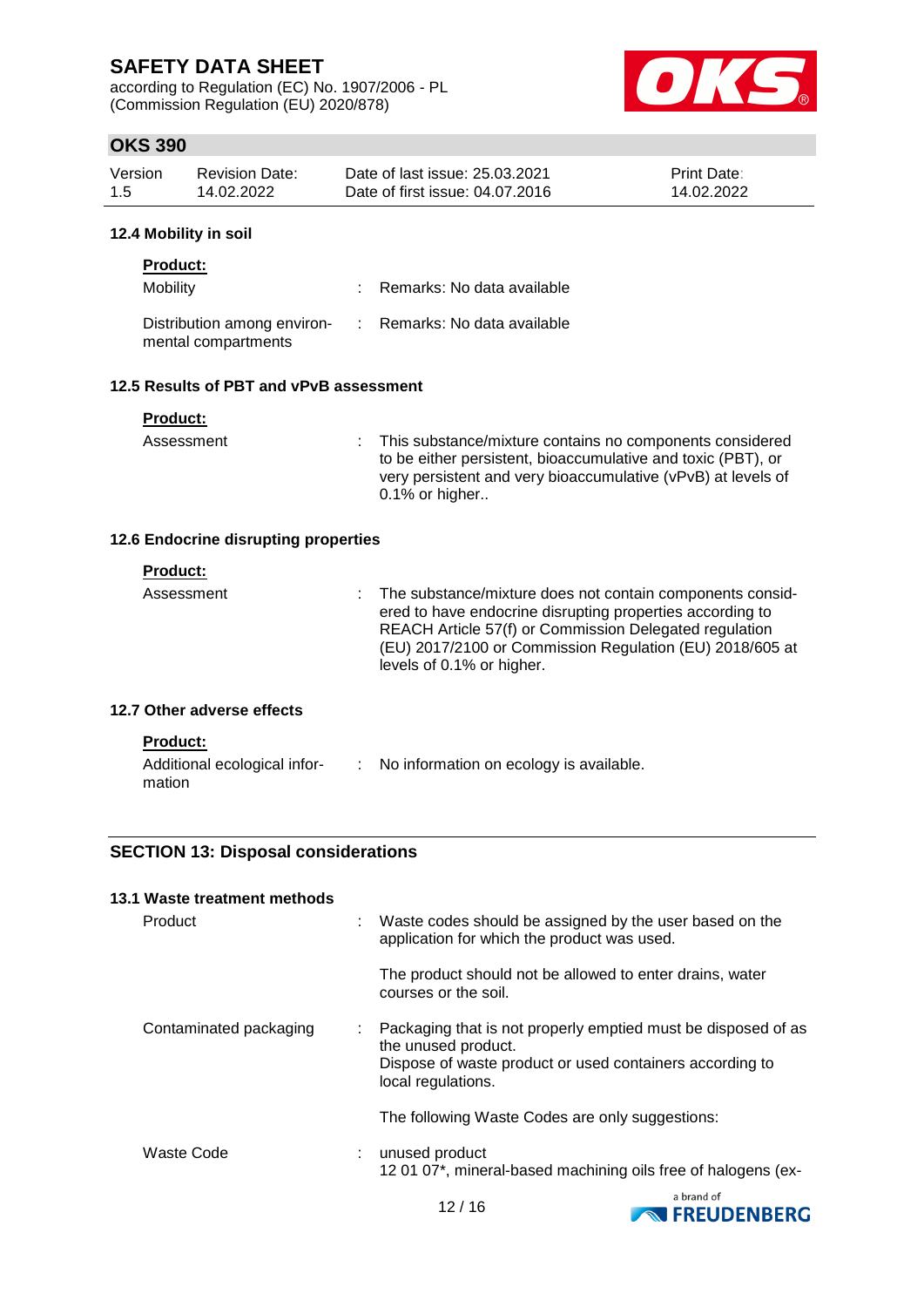according to Regulation (EC) No. 1907/2006 - PL (Commission Regulation (EU) 2020/878)



## **OKS 390**

| Version | Revision Date: | Date of last issue: 25.03.2021  | <b>Print Date:</b> |
|---------|----------------|---------------------------------|--------------------|
| -1.5    | 14.02.2022     | Date of first issue: 04.07.2016 | 14.02.2022         |

cept emulsions and solutions)

uncleaned packagings 15 01 10, packaging containing residues of or contaminated by hazardous substances

### **SECTION 14: Transport information**

#### **14.1 UN number or ID number**

Not regulated as a dangerous good

#### **14.2 UN proper shipping name**

Not regulated as a dangerous good

#### **14.3 Transport hazard class(es)**

Not regulated as a dangerous good

#### **14.4 Packing group**

Not regulated as a dangerous good

#### **14.5 Environmental hazards**

Not regulated as a dangerous good

#### **14.6 Special precautions for user**

Not applicable

#### **14.7 Maritime transport in bulk according to IMO instruments**

Remarks : Not applicable for product as supplied.

#### **SECTION 15: Regulatory information**

#### **15.1 Safety, health and environmental regulations/legislation specific for the substance or mixture**

| REACH - Restrictions on the manufacture, placing on<br>the market and use of certain dangerous substances,<br>preparations and articles (Annex XVII) | : Not applicable                                                                                                                 |
|------------------------------------------------------------------------------------------------------------------------------------------------------|----------------------------------------------------------------------------------------------------------------------------------|
| REACH - Candidate List of Substances of Very High<br>Concern for Authorisation (Article 59).                                                         | : This product does not contain sub-<br>stances of very high concern (Regu-<br>lation (EC) No 1907/2006 (REACH),<br>Article 57). |
| REACH - List of substances subject to authorisation<br>(Annex XIV)                                                                                   | Not applicable                                                                                                                   |
| Regulation (EC) No 1005/2009 on substances that de-<br>plete the ozone layer                                                                         | Not applicable                                                                                                                   |
| Regulation (EU) 2019/1021 on persistent organic pollu-<br>tants (recast)                                                                             | Not applicable                                                                                                                   |

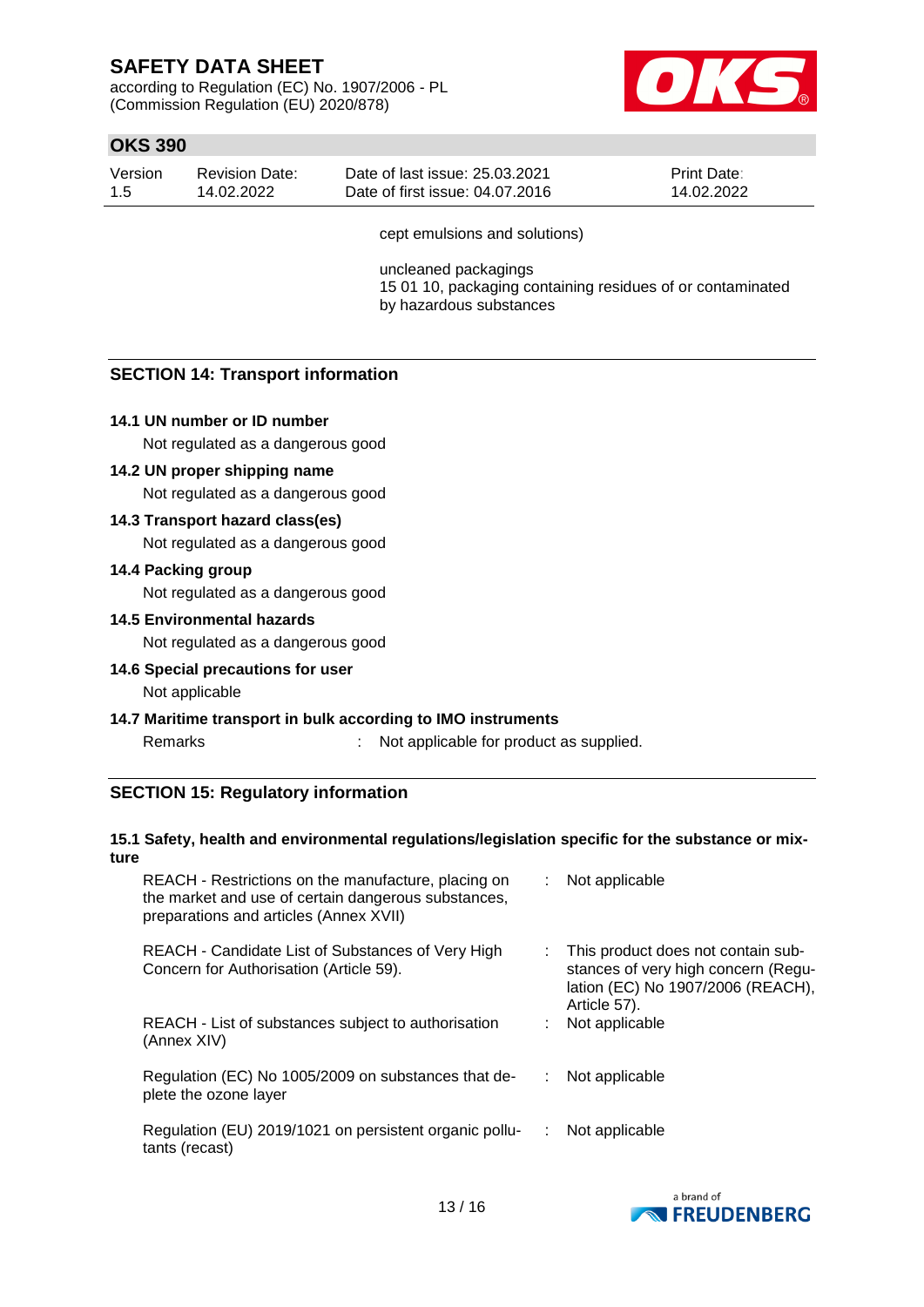according to Regulation (EC) No. 1907/2006 - PL (Commission Regulation (EU) 2020/878)



## **OKS 390**

| Version<br>1.5 | <b>Revision Date:</b><br>14.02.2022                                                                                                                      |    | Date of last issue: 25.03.2021<br>Date of first issue: 04.07.2016 |    | <b>Print Date:</b><br>14.02.2022                                                                                  |
|----------------|----------------------------------------------------------------------------------------------------------------------------------------------------------|----|-------------------------------------------------------------------|----|-------------------------------------------------------------------------------------------------------------------|
|                | Regulation (EC) No 649/2012 of the European Parlia-<br>ment and the Council concerning the export and import<br>of dangerous chemicals                   |    |                                                                   | ÷. | Not applicable                                                                                                    |
| stances.       | Seveso III: Directive 2012/18/EU of the European :<br>Parliament and of the Council on the control of<br>major-accident hazards involving dangerous sub- |    |                                                                   |    | Not applicable                                                                                                    |
|                | Volatile organic compounds                                                                                                                               | t. | Not applicable                                                    |    | Directive 2010/75/EU of 24 November 2010 on industrial<br>emissions (integrated pollution prevention and control) |

#### **Other regulations:**

Act of 25 February 2011 on chemical substances and their mixtures (i.e. Journal of Laws of 2019, No. 0, item 1225)

Regulation (EC) No 1272/2008 of the European Parliament and of the Council of 16 December 2008 on classification, labelling and packaging of substances and mixtures, amending and repealing Directives 67/548/EEC and 1999/45/EC, and amending Regulation (EC) No 1907/2006 (Official Journal of the European Union L 353 from 31.12.2008) with further adaptation to technical progress (ATP).

Regulation (EC) No 1907/2006 of the European Parliament and of the Council of 18 December 2006 concerning the Registration, Evaluation, Authorisation and Restriction of Chemicals (REACH), establishing a European Chemicals Agency, amending Directive 1999/45/EC and repealing Council Regulation (EEC) No 793/93 and Commission Regulation (EC) No 1488/94 as well as Council Directive 76/769/EEC and Commission Directives 91/155/EEC, 93/67/EEC, 93/105/EC and 2000/21/EC (Official Journal of the European Union L 396 from 30.12.2006, as amended).

Commission Regulation (EU) 2015/830 of 28 May 2015 amending Regulation (EC) No 1907/2006 of the European Parliament and of the Council on the Registration, Evaluation, Authorisation and Restriction of Chemicals (REACH)

Ordinance of the Minister of Health of 10 August 2012 concerning the criteria and procedure of classification of chemical substances and their mixtures (consolidated text Dz. U. of 2015., pos. 208).

Ordinance of the Minister of Economy, Labour and Social Policy of 21st December 2005 concerning the basic requirements for personal protective equipment (Dz. U. Nr. 259, item 2173). Ordinance of the Minister of Labour and Social Policy of 12 June 2018 concerning the highest allowable concentrations and levels of the agents harmful for health in the workplace (Dz.U 2018 pos 1286, with later amendments).

Ordinance of the Minister of Health of 2nd February 2011 concerning tests and measurement of agents harmful for health in the workplace (Dz. U. Nr. 33, item 166 wraz z późn. zm.). Ordinance of the Minister of Health of 30th December 2004 on the health and safety of workers related to chemical agents at work (Dz. U. from 2005, Nr. 11, item 86, as amended). Act of 14 December 2012. on Waste (Journal of Laws of 2013. pos. 21, as amended).

Act of 13 June 2013. On packaging and packaging waste Journal. U. of 2013. Item. 888, as amended).

Ordinance of the Minister of Climate of 2nd January 2020 on Waste Catalog (Dz. U. 2020 item 10).

Ordinance of the Minister of Environment on the requirements for carrying out the process of thermal treatment of waste and how to deal with waste produced in the process. (Dz. U. of 2016., Pos. 108)

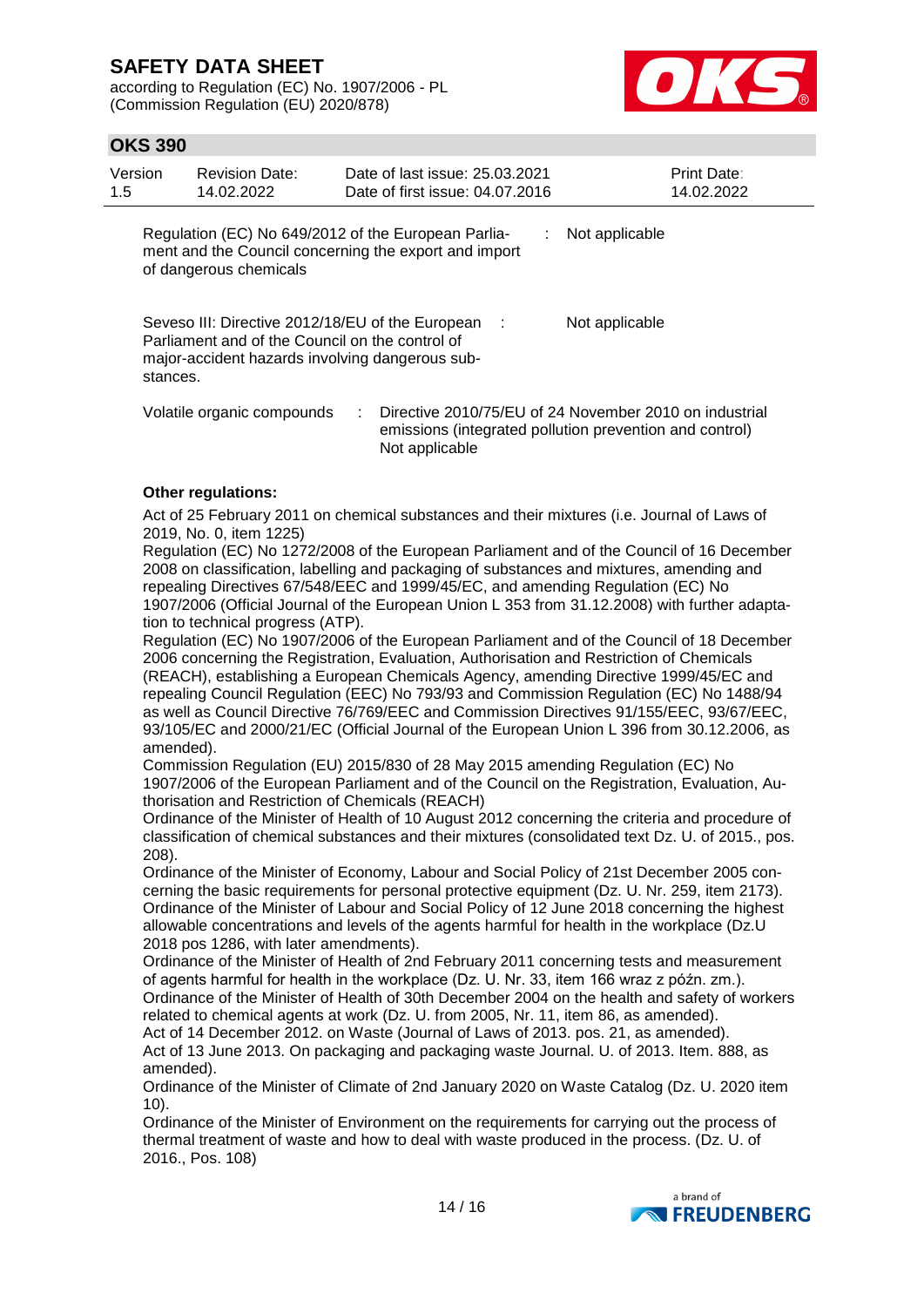according to Regulation (EC) No. 1907/2006 - PL (Commission Regulation (EU) 2020/878)



## **OKS 390**

| Version | <b>Revision Date:</b> | Date of last issue: 25.03.2021  | <b>Print Date:</b> |
|---------|-----------------------|---------------------------------|--------------------|
| -1.5    | 14.02.2022            | Date of first issue: 04.07.2016 | 14.02.2022         |

Act of 19 August 2011 on transport of dangerous goods (Dz. U. Nr. 227, item 1367, as amended).

Government Statement of 18 February 2019 on enforcing of changes Annexes A and B of European Agreement concerning international transport of dangerous goods by road (ADR) (Dz. U. 2019, item 769).

Ordinance of the Minister of Health of 20th April 2012 concerning labeling of containers of dangerous substances and dangerous mixtures and some mixtures ((consolidated text) Dz. U. z 2015 nr. 0 poz. 450).

Ordinance of the Minister of Health of 11th June 2012 concerning categories of dangerous substances and dangerous mixtures for which containers must be fitted with child-resistant fastenings and a tactile warning of danger (Dz. U. from 2012, item 688 as amended).

#### **15.2 Chemical safety assessment**

This information is not available.

### **SECTION 16: Other information**

| <b>Full text of H-Statements</b><br>H <sub>304</sub><br><b>Full text of other abbreviations</b> | May be fatal if swallowed and enters airways.                                                                                                                                                                                                                                                                                                                                                                                                                   |
|-------------------------------------------------------------------------------------------------|-----------------------------------------------------------------------------------------------------------------------------------------------------------------------------------------------------------------------------------------------------------------------------------------------------------------------------------------------------------------------------------------------------------------------------------------------------------------|
| Note L                                                                                          | The classification as a carcinogen need not apply if it can be<br>shown that the substance contains less than 3 % DMSO ex-<br>tract as measured by IP 346 "Determination of polycyclic aro-<br>matics in unused lubricating base oils and asphaltene free<br>petroleum fractions - Dimethyl sulphoxide extraction refractive<br>index method", Institute of Petroleum, London. This note ap-<br>plies only to certain complex oil-derived substances in Part 3. |

ADN - European Agreement concerning the International Carriage of Dangerous Goods by Inland Waterways; ADR - European Agreement concerning the International Carriage of Dangerous Goods by Road; AIIC - Australian Inventory of Industrial Chemicals; ASTM - American Society for the Testing of Materials; bw - Body weight; CLP - Classification Labelling Packaging Regulation; Regulation (EC) No 1272/2008; CMR - Carcinogen, Mutagen or Reproductive Toxicant; DIN - Standard of the German Institute for Standardisation; DSL - Domestic Substances List (Canada); ECHA - European Chemicals Agency; EC-Number - European Community number; ECx - Concentration associated with x% response; ELx - Loading rate associated with x% response; EmS - Emergency Schedule; ENCS - Existing and New Chemical Substances (Japan); ErCx - Concentration associated with x% growth rate response; GHS - Globally Harmonized System; GLP - Good Laboratory Practice; IARC - International Agency for Research on Cancer; IATA - International Air Transport Association; IBC - International Code for the Construction and Equipment of Ships carrying Dangerous Chemicals in Bulk; IC50 - Half maximal inhibitory concentration; ICAO - International Civil Aviation Organization; IECSC - Inventory of Existing Chemical Substances in China; IMDG - International Maritime Dangerous Goods; IMO - International Maritime Organization; ISHL - Industrial Safety and Health Law (Japan); ISO - International Organisation for Standardization; KECI - Korea Existing Chemicals Inventory; LC50 - Lethal Concentration to 50 % of a test population; LD50 - Lethal Dose to 50% of a test population (Median Lethal Dose); MARPOL -